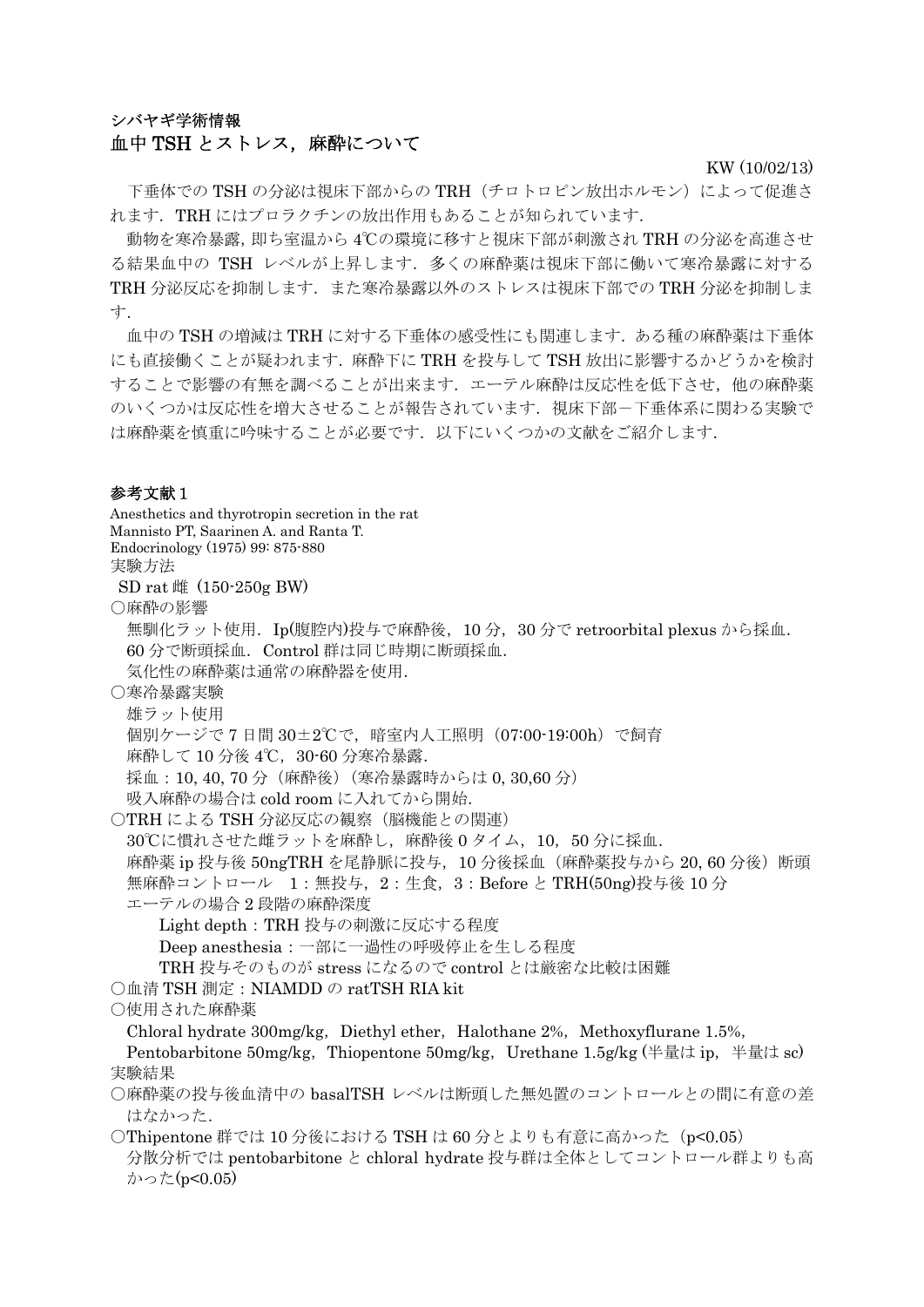○Light ether 麻酔群では 30 分後では basal level より低下した.

Ether(light)群の 10 分後, Control 群の 30 分後よりも低かった (p<0.01)

○Halothane 群では 30 分後には control の 30 分と比べて低かった (p<0.05)

○分散分析では Ether のカーブは control のカーブと比べて有意差となった.

○寒冷暴露における TSH レベル上昇について

30 分の寒冷暴露で全ての麻酔薬により TSH の最高値は無処置よりも低くなった. しかし pentobarbitone では有意差にはならなかった.

上昇反応はエーテル,urethane, chloral hydrate で完全に抑制された.

Halothane と methoxyflurane では上昇の遅延が見られた.

○TRH-induced TSH 分泌反応

TRH による TSH 分泌促進反応は deep ether 群のみで有意に減退した.

○Deep と light エーテル麻酔

両者は TRH 投与の際の basal level を低下させた (Light: p<0.05, Deep: p<0.01)

○Thiopentone(10 分後: p < 0.02), pentobarbitone(10 分後: p < 0.02, 30 分後: p < 0.01), Chloral hydrate(10 分後:p<0.05) で TRH による TSH 分泌反応を増強した. (しかし無麻酔ラットでは TRH 注射による stress のため、厳密な比較は困難である.)

|                                                              | TRH injected                                 |                                            |                                    |                                          |
|--------------------------------------------------------------|----------------------------------------------|--------------------------------------------|------------------------------------|------------------------------------------|
|                                                              | 10 min after anesthetic<br>TSH level (ng/ml) |                                            | 50 min after anesthetic            |                                          |
|                                                              |                                              |                                            | TSH level (ng/ml)                  |                                          |
|                                                              | At time of                                   | 10 min after                               | At time of                         | 10 min after                             |
|                                                              | TRH injection                                | TRH injection                              | TRH injection                      | TRH injection                            |
| Saline controls                                              | $429 \pm 136 \,(5)$                          | $255 \pm 34(5)$                            |                                    |                                          |
| TRH controls                                                 | $261 \pm 19(14)$                             | $710 \pm 162(15)$                          | $220 \pm 27(10)$                   | 30(9)<br>830 $\pm$                       |
| Thiopentone<br>Pentobarbitone<br>Chloral hydrate<br>Urethane | $311 \pm 73(6)$<br>$214 \pm 40(6)$           | $1770 \pm 447$ * (6)<br>$1908 \pm 630*(6)$ | $383 \pm 97(6)$<br>$203 \pm 43(6)$ | $975 \pm 198(6)$<br>$1550 \pm 271**$ (6) |
|                                                              | $216 \pm 6(6)$                               | $1350 \pm 149$ * (6)                       | $200 \pm 10(6)$                    | $1200 \pm 194$ (6)                       |
|                                                              | $269 \pm 20(10)$                             | 589 $\pm$ 110 (10)                         | $202 \pm 15(10)$                   | $705 \pm 120(10)$                        |

\*:  $p<0.05$ , \*\*:  $p<0.01$  vs TRH controls

### 参考文献2

18. Immobilization stress and prolactin secretion in male rats.

Kawakami, M., Higuchi, T., Matsuura, M.

Neuroendocrinology 29: 262-269, 1079

○緊縛ストレス(immobilization)10 分間で血中 TSH は減少した.その後緊縛を続けると 60 分 で半減,300 分で更に半減した.

## 参考文献3

Effects of pentobarbital anesthesia on thyroid function in the rat.

Ohtake M, Bray GA.

Horm Metab Res. 9: 146-149, 1977

○無麻酔ラットでは寒冷暴露 25 分で TSH レベルは約 5 倍上昇した.

○寒冷暴露の間中エーテル麻酔をすると TSH 上昇を完全に抑制した.

○Pentobarbital 麻酔下での寒冷暴露は TSH 上昇が 90%以上抑制された.

○寒冷暴露前に 3分だけエーテル麻酔を行うと TSHの上昇のピークを抑制または上昇反応を遅延した.

○室温でのエーテルでの 2 時間の麻酔中,血中 TSH 濃度は減少した.

○Pentobarbital 麻酔は室温では TSH 濃度を下げない.

○Pentobarbital 麻酔中 TRH を投与すると,TSH の上昇は無麻酔の場合よりも大きい.

○エーテル麻酔下での TRH 投与による TSH の上昇は無麻酔の場合よりやや低い.

○TRH による TSH 放出の用量-反応曲線の勾配は pentobarbital 麻酔下では大きくなり,エーテル 麻酔下では小さくなった.

### 参考文献4

Langer, P., Mess, B., Foldes, O., Ruzsas, C., Brozmanova, H., Straussove, K., and Geschwendtova, K.